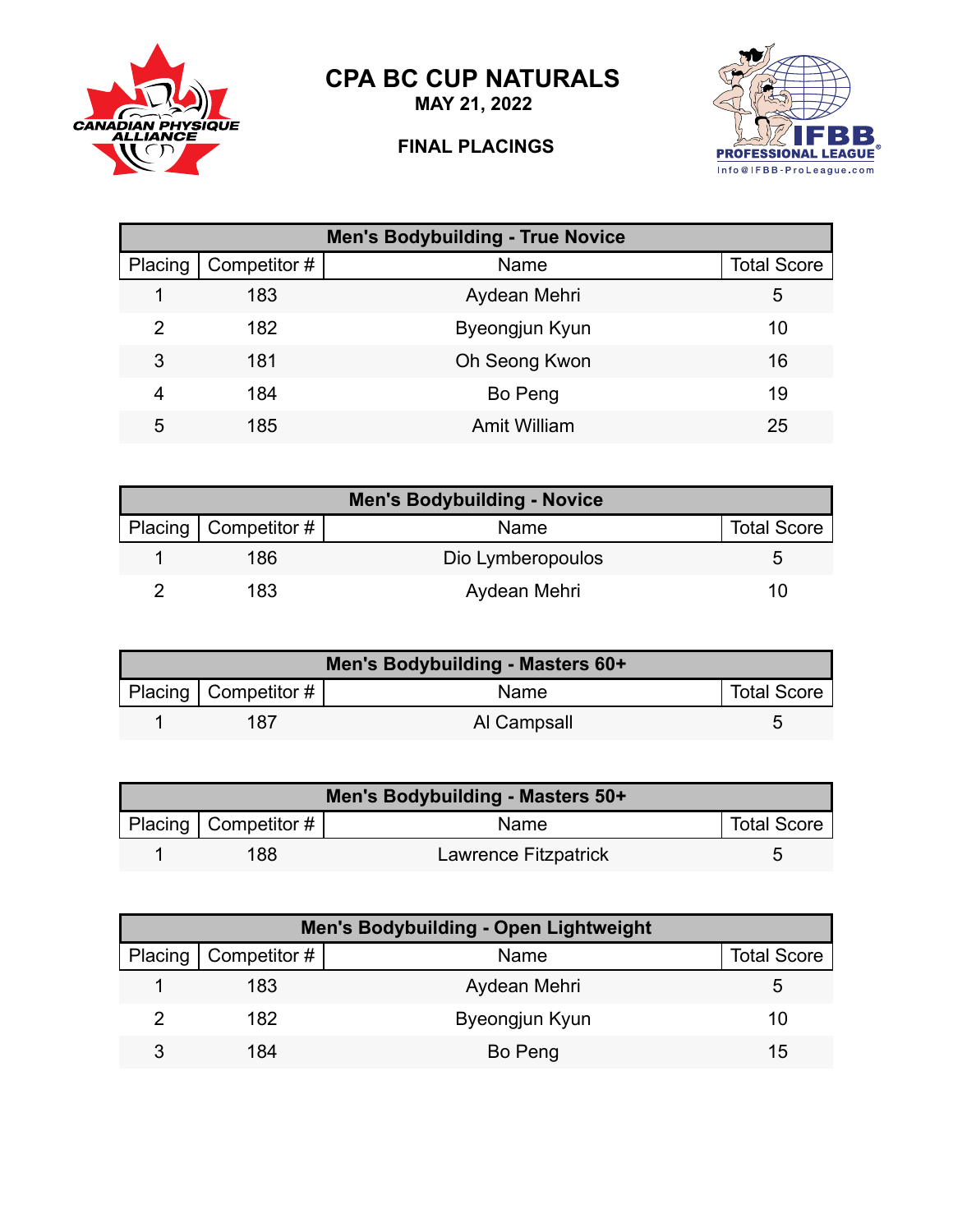| Men's Bodybuilding - Open Heavyweight |                        |                       |                    |  |
|---------------------------------------|------------------------|-----------------------|--------------------|--|
|                                       | Placing   Competitor # | Name                  | <b>Total Score</b> |  |
|                                       | 186                    | * Dio Lymberopoulos * |                    |  |
|                                       | 185.                   | Amit William          | 10                 |  |

| <b>Men's Classic Physique - True Novice</b> |              |                      |                    |  |
|---------------------------------------------|--------------|----------------------|--------------------|--|
| Placing                                     | Competitor # | Name                 | <b>Total Score</b> |  |
|                                             | 190          | Jogpaul Singh Dilgir | 5                  |  |
| 2                                           | 182          | Byeongjun Kyun       | 10                 |  |
| 3                                           | 181          | Oh Seong Kwon        | 15                 |  |
| 4                                           | 184          | Bo Peng              | 20                 |  |
| 5                                           | 185          | <b>Amit William</b>  | 25                 |  |

| <b>Men's Classic Physique - Novice</b> |                        |                      |                    |
|----------------------------------------|------------------------|----------------------|--------------------|
|                                        | Placing   Competitor # | Name                 | <b>Total Score</b> |
|                                        | 186                    | Dio Lymberopoulos    |                    |
|                                        | 190                    | Jogpaul Singh Dilgir |                    |

| Men's Classic Physique - Masters 50+ |                        |                      |                    |  |
|--------------------------------------|------------------------|----------------------|--------------------|--|
|                                      | Placing   Competitor # | Name                 | <b>Total Score</b> |  |
|                                      | 188                    | Lawrence Fitzpatrick |                    |  |
|                                      | 187                    | Al Campsall          |                    |  |

| Men's Classic Physique - Open Class A |                        |                      |                    |  |
|---------------------------------------|------------------------|----------------------|--------------------|--|
|                                       | Placing   Competitor # | Name                 | <b>Total Score</b> |  |
|                                       | 190                    | Jogpaul Singh Dilgir |                    |  |
|                                       | 191                    | <b>Jadon Canlas</b>  |                    |  |
| 3                                     | 184                    | Bo Peng              | 15                 |  |

| Men's Classic Physique - Open Class B |                        |                       |                    |  |
|---------------------------------------|------------------------|-----------------------|--------------------|--|
|                                       | Placing   Competitor # | Name                  | <b>Total Score</b> |  |
|                                       | 186                    | * Dio Lymberopoulos * |                    |  |
|                                       | 185                    | Amit William          | 7 O I              |  |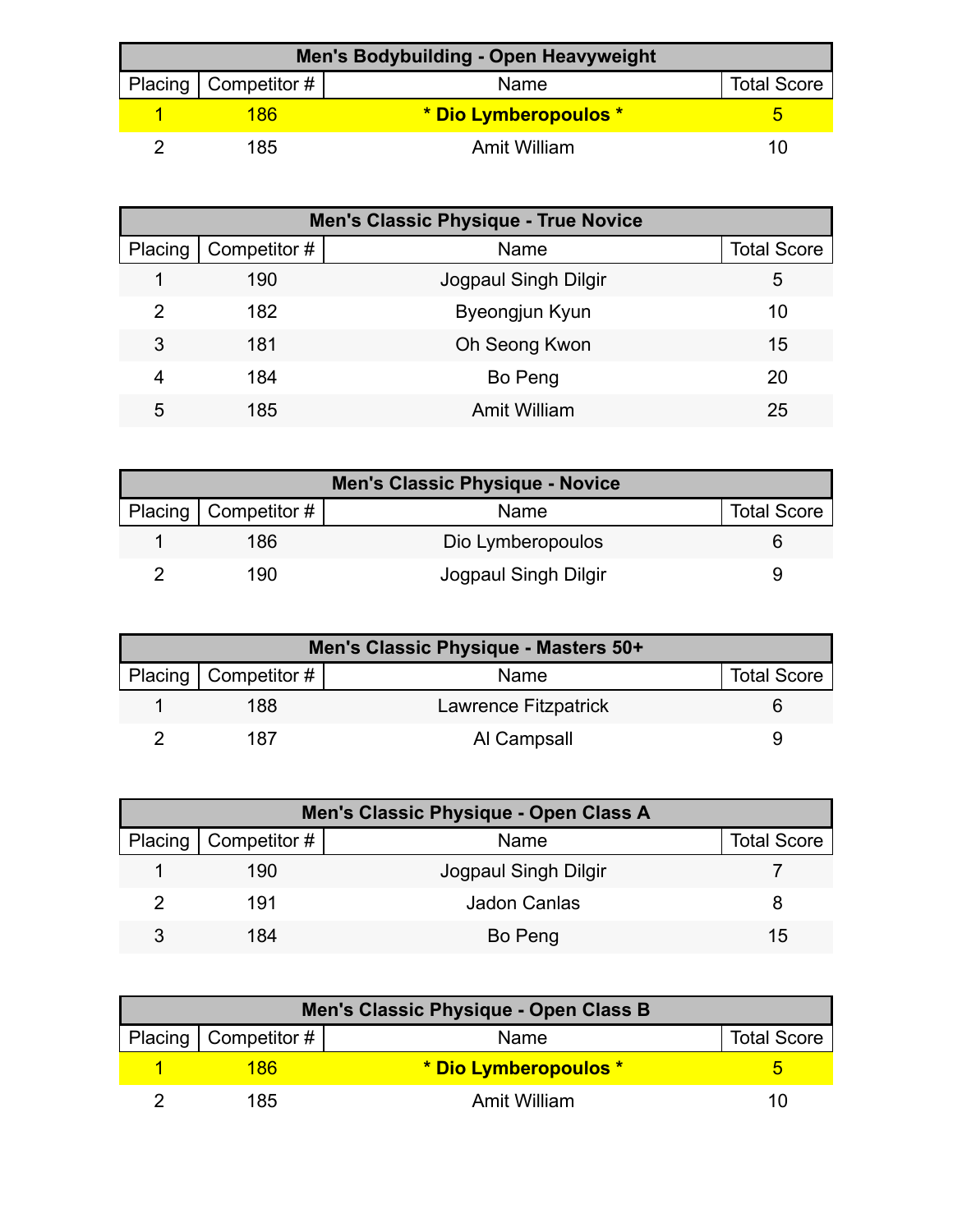| <b>Men's Physique - True Novice</b> |              |                      |                    |  |
|-------------------------------------|--------------|----------------------|--------------------|--|
| Placing                             | Competitor # | Name                 | <b>Total Score</b> |  |
|                                     | 190          | Jogpaul Singh Dilgir | 6                  |  |
| 2                                   | 193          | Luke Hodges          | 9                  |  |
| 3                                   | 195          | Jeremy Wall          | 16                 |  |
| 4                                   | 182          | Byeongjun Kyun       | 19                 |  |
| 5                                   | 194          | Paul Sidhu           | 25                 |  |
| 6                                   | 189          | Angelo Dieudonne     | 30                 |  |
|                                     | 192          | Ashhar Aboobaker     | 35                 |  |

| <b>Men's Physique - Novice</b> |              |                             |                    |
|--------------------------------|--------------|-----------------------------|--------------------|
| Placing                        | Competitor # | Name                        | <b>Total Score</b> |
| 1                              | 190          | Jogpaul Singh Dilgir        | 6                  |
| $\overline{2}$                 | 193          | Luke Hodges                 | 9                  |
| 3                              | 195          | Jeremy Wall                 | 18                 |
| $\overline{4}$                 | 196          | <b>Gurbir Singh Dhillon</b> | 19                 |
| 5                              | 194          | Paul Sidhu                  | 23                 |
| 6                              | 189          | Angelo Dieudonne            | 30                 |
|                                | 192          | Ashhar Aboobaker            | 35                 |

| Men's Physique - Masters 50+ |                      |                    |  |  |
|------------------------------|----------------------|--------------------|--|--|
| Placing   Competitor $#$     | Name                 | <b>Total Score</b> |  |  |
| 187                          | Al Campsall          |                    |  |  |
| 188                          | Lawrence Fitzpatrick | '''                |  |  |

| Men's Physique - Masters 40+ |                        |              |                    |  |
|------------------------------|------------------------|--------------|--------------------|--|
|                              | Placing   Competitor # | Name         | <b>Total Score</b> |  |
|                              | 197                    | Casey Duncan |                    |  |

| Men's Physique - Open Class A |                        |                      |                    |  |
|-------------------------------|------------------------|----------------------|--------------------|--|
|                               | Placing   Competitor # | Name                 | <b>Total Score</b> |  |
|                               | 190                    | Jogpaul Singh Dilgir |                    |  |
|                               | 198                    | Cole Dasilva         |                    |  |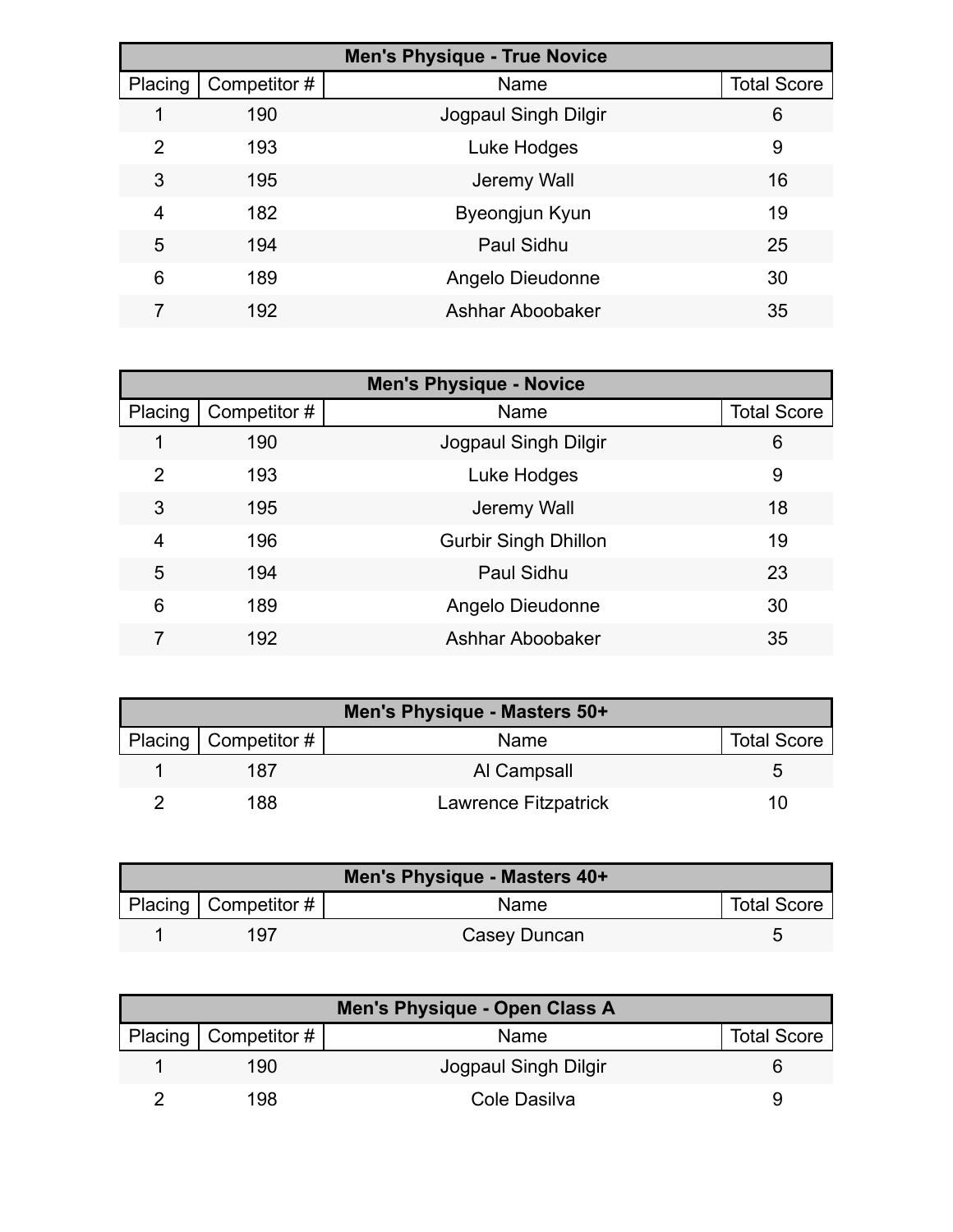| <b>Men's Physique - Open Class B</b> |                        |                             |                    |  |
|--------------------------------------|------------------------|-----------------------------|--------------------|--|
|                                      | Placing   Competitor # | Name                        | <b>Total Score</b> |  |
|                                      | 199                    | * Hayden Stefoniuk *        |                    |  |
|                                      | 191                    | <b>Jadon Canlas</b>         | 11                 |  |
|                                      | 196                    | <b>Gurbir Singh Dhillon</b> | 14                 |  |

|                |              | Men's Physique - Open Class C |                    |
|----------------|--------------|-------------------------------|--------------------|
| Placing        | Competitor # | Name                          | <b>Total Score</b> |
|                | 200          | David Cai                     | 5                  |
| $\overline{2}$ | 197          | Casey Duncan                  | 10                 |
| 3              | 193          | Luke Hodges                   | 15                 |
| $\overline{4}$ | 195          | Jeremy Wall                   | 23                 |
| 5              | 201          | <b>Christian Rodden</b>       | 24                 |
| 6              | 194          | Paul Sidhu                    | 28                 |
| 7              | 189          | Angelo Dieudonne              | 35                 |
| 8              | 192          | Ashhar Aboobaker              | 40                 |

| Women's Bodybuilding - Masters 35+ |                        |             |                    |  |
|------------------------------------|------------------------|-------------|--------------------|--|
|                                    | Placing   Competitor # | Name        | <b>Total Score</b> |  |
|                                    | <b>202</b>             | Tara Theede |                    |  |

| Women's Physique - Masters 35+ |                        |             |                    |  |
|--------------------------------|------------------------|-------------|--------------------|--|
|                                | Placing   Competitor # | <b>Name</b> | <b>Total Score</b> |  |
|                                | 202.                   | Tara Theede |                    |  |

| <b>Women's Figure - True Novice</b> |              |                       |                    |
|-------------------------------------|--------------|-----------------------|--------------------|
| Placing                             | Competitor # | Name                  | <b>Total Score</b> |
|                                     | 205          | Anna Morrish          | 5                  |
| $\overline{2}$                      | 206          | <b>Carolyn Petrie</b> | 10                 |
| 3                                   | 203          | <b>Kathy Cooper</b>   | 15                 |
| 4                                   | 204          | Kelly Jiwon Kim       | 21                 |
| 5                                   | 207          | Debbie Reid           | 24                 |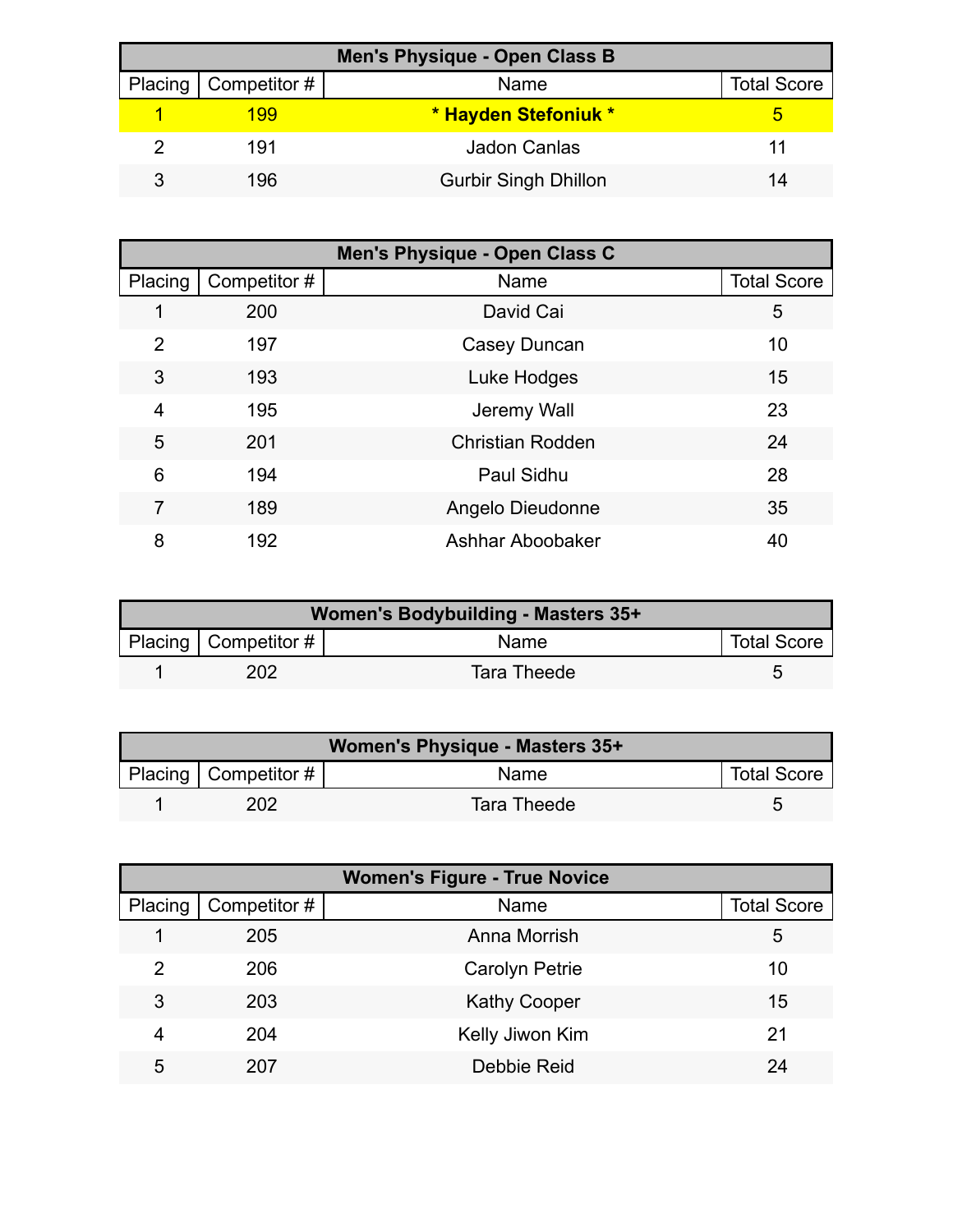| <b>Women's Figure - Novice</b> |                        |              |                    |  |
|--------------------------------|------------------------|--------------|--------------------|--|
|                                | Placing   Competitor # | Name         | <b>Total Score</b> |  |
|                                | 205                    | Anna Morrish | 5.                 |  |
|                                | 208                    | Julie Kuo    | 10                 |  |

| Women's Figure - Masters 55+ |                           |                     |                    |  |
|------------------------------|---------------------------|---------------------|--------------------|--|
|                              | Placing   Competitor $\#$ | Name                | <b>Total Score</b> |  |
|                              | 203                       | <b>Kathy Cooper</b> |                    |  |

| Women's Figure - Masters 45+ |                        |                      |                    |  |
|------------------------------|------------------------|----------------------|--------------------|--|
|                              | Placing   Competitor # | Name                 | <b>Total Score</b> |  |
|                              | 209                    | <b>Crystal Gretz</b> | 5                  |  |
|                              | 210                    | Lorie Muller         | 10                 |  |
| 3                            | 207                    | Debbie Reid          | 15                 |  |

| Women's Figure - Masters 35+ |                        |                       |                    |  |
|------------------------------|------------------------|-----------------------|--------------------|--|
|                              | Placing   Competitor # | Name                  | <b>Total Score</b> |  |
|                              | 209                    | <b>Crystal Gretz</b>  | 5.                 |  |
|                              | 208                    | Julie Kuo             | 12                 |  |
| 3                            | 206                    | <b>Carolyn Petrie</b> | 13                 |  |

| Women's Figure - Open Class A |                        |              |                    |  |
|-------------------------------|------------------------|--------------|--------------------|--|
|                               | Placing   Competitor # | <b>Name</b>  | <b>Total Score</b> |  |
|                               | 205                    | Anna Morrish |                    |  |

| <b>Women's Figure - Open Class B</b> |              |                     |                    |  |
|--------------------------------------|--------------|---------------------|--------------------|--|
| Placing                              | Competitor # | Name                | <b>Total Score</b> |  |
|                                      | 209          | * Crystal Gretz *   | 5                  |  |
| 2                                    | 210          | Lorie Muller        | 10                 |  |
| 3                                    | 208          | Julie Kuo           | 18                 |  |
| 4                                    | 206          | Carolyn Petrie      | 20                 |  |
| 5                                    | 203          | <b>Kathy Cooper</b> | 22                 |  |
| 6                                    | 204          | Kelly Jiwon Kim     | 30                 |  |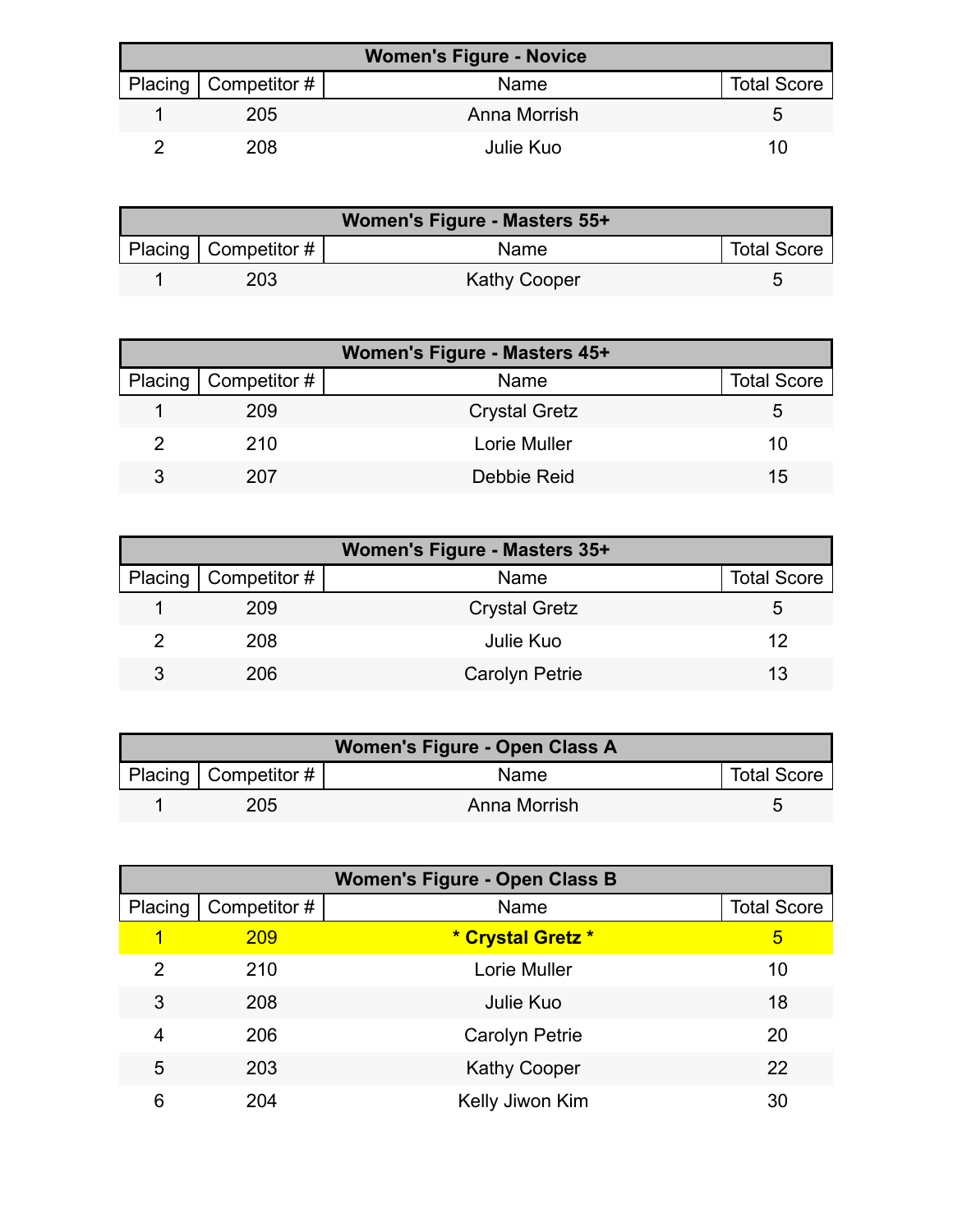| <b>Women's Wellness - True Novice</b> |                           |                      |                    |  |
|---------------------------------------|---------------------------|----------------------|--------------------|--|
|                                       | Placing   Competitor $\#$ | <b>Name</b>          | <b>Total Score</b> |  |
|                                       | 211                       | <b>Rachel Schatz</b> |                    |  |

| <b>Women's Wellness - Novice</b> |                          |               |                    |  |
|----------------------------------|--------------------------|---------------|--------------------|--|
|                                  | Placing   Competitor $#$ | <b>Name</b>   | <b>Total Score</b> |  |
|                                  | 212                      | Richelle Volk |                    |  |

| Women's Wellness - Masters 35+ |                            |                          |                    |  |
|--------------------------------|----------------------------|--------------------------|--------------------|--|
|                                | Placing   Competitor # $ $ | Name                     | <b>Total Score</b> |  |
|                                | 211                        | <b>Rachel Schatz</b>     |                    |  |
|                                | 213                        | <b>Charlynne Stunder</b> |                    |  |

| Women's Wellness - Open Class A |                        |                          |                    |  |
|---------------------------------|------------------------|--------------------------|--------------------|--|
|                                 | Placing   Competitor # | Name                     | <b>Total Score</b> |  |
|                                 | 212                    | Richelle Volk            | ∽                  |  |
|                                 | 213                    | <b>Charlynne Stunder</b> | 10                 |  |

| <b>Women's Wellness - Open Class B</b> |                        |                         |                    |  |
|----------------------------------------|------------------------|-------------------------|--------------------|--|
|                                        | Placing   Competitor # | Name                    | <b>Total Score</b> |  |
|                                        | 214                    | * Caroline Nascimento * |                    |  |
|                                        | 211                    | <b>Rachel Schatz</b>    | 10                 |  |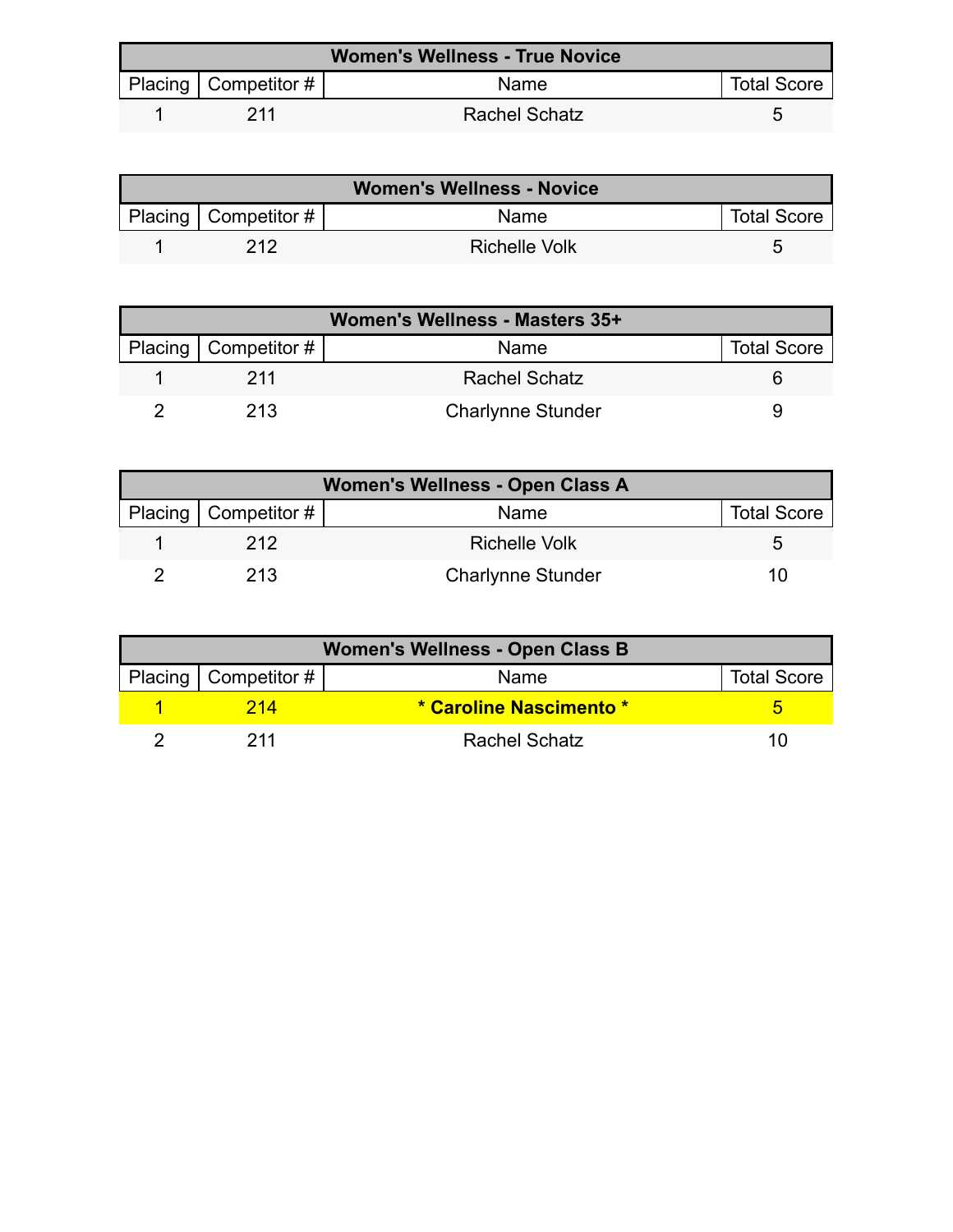|                |              | <b>Women's Bikini - True Novice</b> |                    |
|----------------|--------------|-------------------------------------|--------------------|
| Placing        | Competitor # | Name                                | <b>Total Score</b> |
| 1              | 223          | <b>Thatiana Mciver</b>              | 7                  |
| $\overline{2}$ | 224          | Nolee Paproski                      | 8                  |
| 3              | 216          | Amanda Daly                         | 15                 |
| 4              | 222          | Jadyn Lyons                         | 20                 |
| 5              | 220          | Devi Koo                            | 29                 |
| 6              | 225          | Ri-An Poznikoff                     | 30                 |
| $\overline{7}$ | 217          | <b>Madison Evans</b>                | 32                 |
| 8              | 218          | Alexia Jones                        | 41                 |
| 9              | 215          | <b>Hollee Brown</b>                 | 44                 |
| 10             | 221          | Min Kwon                            | 50                 |
| 11             | 228          | <b>Avryl White</b>                  | 56                 |
| 12             | 227          | Logan Whalvin                       | 61                 |
| 13             | 219          | <b>Christine Kirk</b>               | 64                 |
| 14             | 226          | Rayna Rees                          | 69                 |

| <b>Women's Bikini - Novice</b> |              |                       |                    |
|--------------------------------|--------------|-----------------------|--------------------|
| Placing                        | Competitor # | Name                  | <b>Total Score</b> |
|                                | 224          | Nolee Paproski        | 5                  |
| $\overline{2}$                 | 222          | Jadyn Lyons           | 10                 |
| 3                              | 225          | Ri-An Poznikoff       | 15                 |
| 4                              | 217          | <b>Madison Evans</b>  | 20                 |
| 5                              | 218          | Alexia Jones          | 25                 |
| 6                              | 215          | <b>Hollee Brown</b>   | 30                 |
| $\overline{7}$                 | 230          | <b>Mayra Fuentes</b>  | 37                 |
| 8                              | 227          | Logan Whalvin         | 41                 |
| 9                              | 219          | <b>Christine Kirk</b> | 42                 |
| 10                             | 229          | Letizia De Biasio     | 50                 |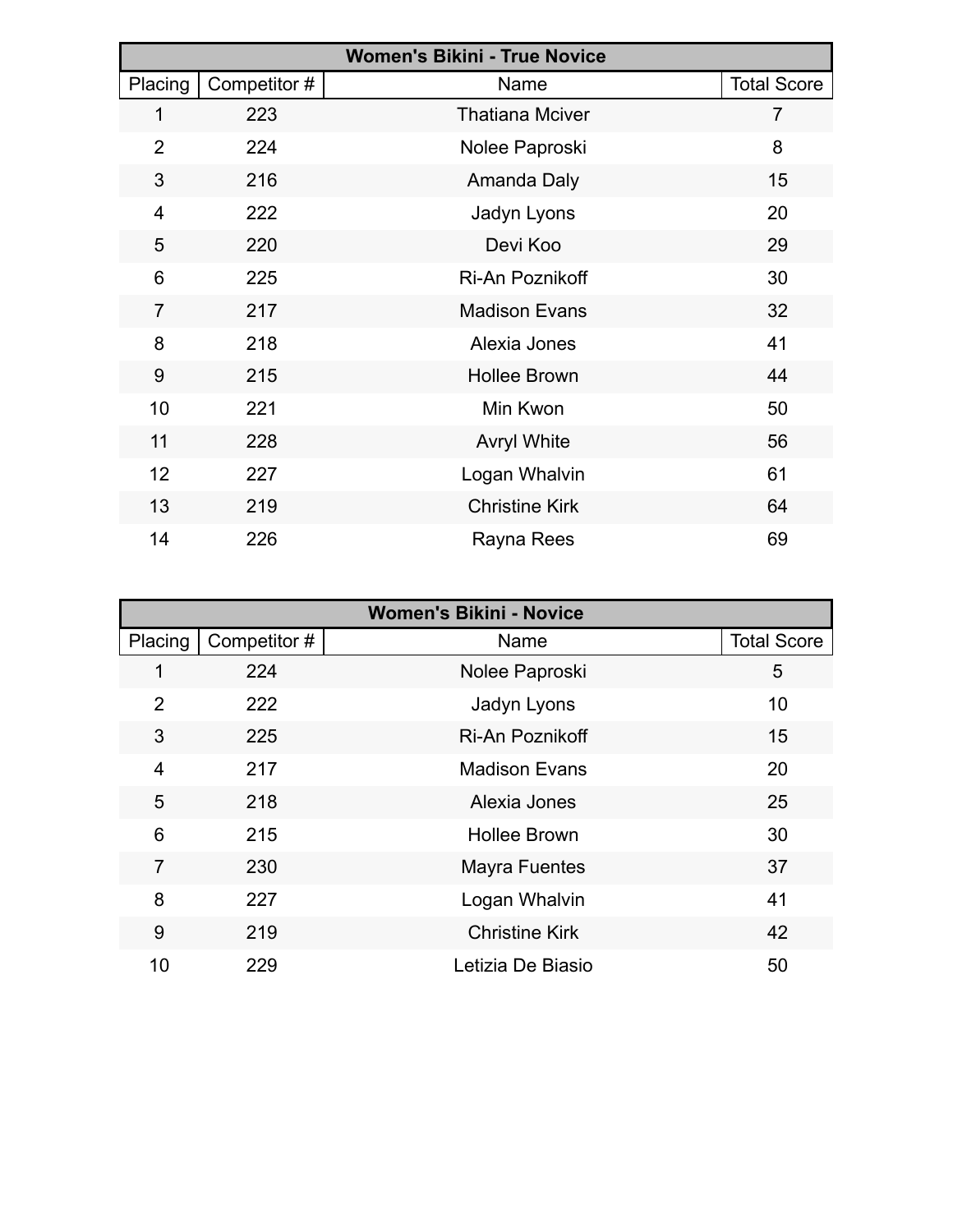| Women's Bikini - Masters 45+ |              |                       |                    |  |
|------------------------------|--------------|-----------------------|--------------------|--|
| Placing                      | Competitor # | Name                  | <b>Total Score</b> |  |
|                              | 231          | <b>Sheri Amendt</b>   | 5                  |  |
| $\mathcal{P}$                | 228          | <b>Avryl White</b>    | 11                 |  |
| 3                            | 232          | Kindra Lahey          | 16                 |  |
|                              | 219          | <b>Christine Kirk</b> | 18                 |  |

|                |              | Women's Bikini - Masters 35+ |                    |
|----------------|--------------|------------------------------|--------------------|
| Placing        | Competitor # | Name                         | <b>Total Score</b> |
|                | 231          | <b>Sheri Amendt</b>          | 6                  |
| $\overline{2}$ | 223          | <b>Thatiana Mciver</b>       | 9                  |
| 3              | 236          | Pamela Sparks                | 15                 |
| 4              | 234          | Elisa Karri Jensen           | 21                 |
| 5              | 235          | Lesley Lindsay               | 24                 |
| 6              | 218          | Alexia Jones                 | 33                 |
| $\overline{7}$ | 228          | <b>Avryl White</b>           | 35                 |
| 8              | 232          | Kindra Lahey                 | 37                 |
| 9              | 233          | <b>Kate Burrows</b>          | 45                 |

| Women's Bikini - Open Class A |                          |             |                    |  |  |  |
|-------------------------------|--------------------------|-------------|--------------------|--|--|--|
|                               | Placing   Competitor $#$ | Name        | <b>Total Score</b> |  |  |  |
|                               | 222.                     | Jadyn Lyons | G                  |  |  |  |
|                               | 220                      | Devi Koo    | 10                 |  |  |  |

| Women's Bikini - Open Class B |                        |                     |                    |  |  |  |
|-------------------------------|------------------------|---------------------|--------------------|--|--|--|
|                               | Placing   Competitor # | Name                | <b>Total Score</b> |  |  |  |
|                               | 237                    | <b>Emily Taylor</b> | 5                  |  |  |  |
|                               | 235                    | Lesley Lindsay      | 10                 |  |  |  |
| 3                             | 228                    | <b>Avryl White</b>  | 15                 |  |  |  |